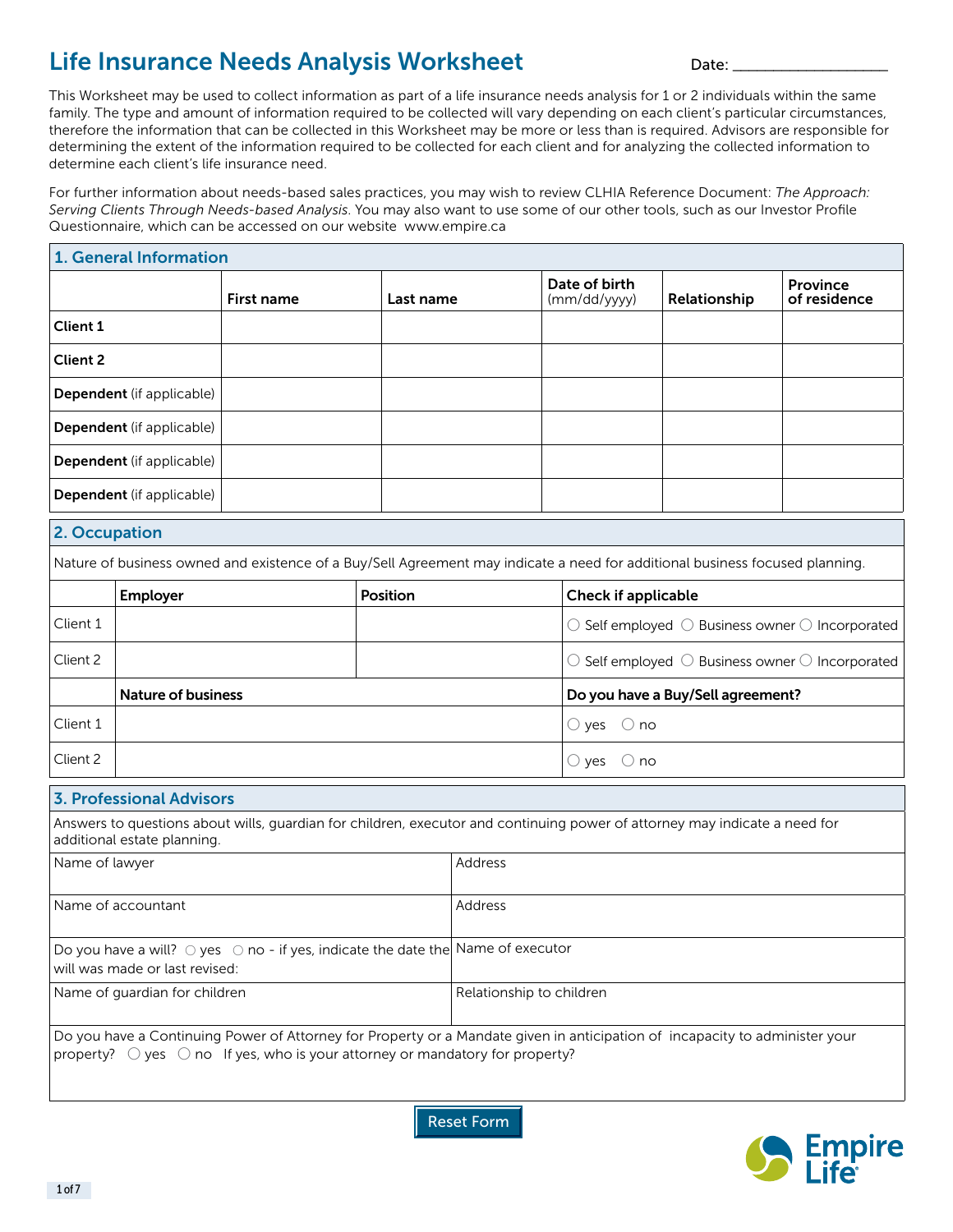# 4. Budget Information

Monthly Income: List the Net Income received by Client 1 and Client 2 from all sources.

Monthly Expenses: Indicate the total amount of each expense and the amount paid by each client.

For example: If the monthly mortgage payment is \$1,000.00, show \$1,000 as the Total Amount and if it is split equally between Client 1 and Client 2, indicate \$500.00 for each client. However if mortgage expense is only paid by Client 1, indicate \$1000 for Client 1 and \$0 for Client 2.

| <b>Monthly Income (Net)</b>            | Client 1 | <b>Client 2</b> |
|----------------------------------------|----------|-----------------|
| Monthly employment income              |          |                 |
| Other Monthly Income 1                 |          |                 |
| Source of Other Monthly Income 1       |          |                 |
| Other Monthly Income 2                 |          |                 |
| Source of Other Income 2               |          |                 |
| Total Net Monthly Income $\frac{1}{5}$ |          |                 |

| <b>Monthly Expenses</b>                                                                    | <b>Total Amount</b>     | Amount paid by Client 1 Amount paid by Client 2 |
|--------------------------------------------------------------------------------------------|-------------------------|-------------------------------------------------|
| Mortgage/Rent                                                                              | \$                      | \$<br>\$                                        |
| Groceries                                                                                  | \$                      | \$<br>\$                                        |
| Telephone                                                                                  | \$                      | \$<br>\$                                        |
| Daycare / Child Care                                                                       | \$                      | \$<br>\$                                        |
| Property Tax                                                                               | \$                      | \$<br>\$                                        |
| <b>Transportation/Commuting Expenses</b>                                                   | \$                      | \$<br>\$                                        |
| Car/Home Insurance                                                                         | \$                      | \$<br>\$                                        |
| Water                                                                                      | \$                      | \$<br>\$                                        |
| Cable/Satellite                                                                            | \$                      | \$<br>\$                                        |
| Electricity                                                                                | \$                      | \$<br>\$                                        |
| Heating                                                                                    | \$                      | \$<br>\$                                        |
| Credit Card                                                                                | \$                      | \$<br>\$                                        |
| Alimony                                                                                    | \$                      | \$<br>\$                                        |
| Child Support                                                                              | \$                      | \$<br>\$                                        |
| Loan 1                                                                                     | \$                      | \$<br>\$                                        |
| Loan 2                                                                                     | \$                      | \$<br>\$                                        |
| Loan 3                                                                                     | \$                      | \$<br>\$                                        |
| Automobile - ○ Own ○ Lease                                                                 | \$                      | \$<br>\$                                        |
| Vacation fund                                                                              | \$                      | \$<br>\$                                        |
| Miscellaneous                                                                              | \$                      | \$<br>\$                                        |
| Other                                                                                      | \$                      | \$<br>\$                                        |
| <b>Total Monthly Expenses</b>                                                              | \$                      | \$<br>\$                                        |
| <b>Monthly Discretionary Income</b><br>(Total Net Monthly Income - Total Monthly Expenses) | $\overline{\mathsf{s}}$ | \$<br>\$                                        |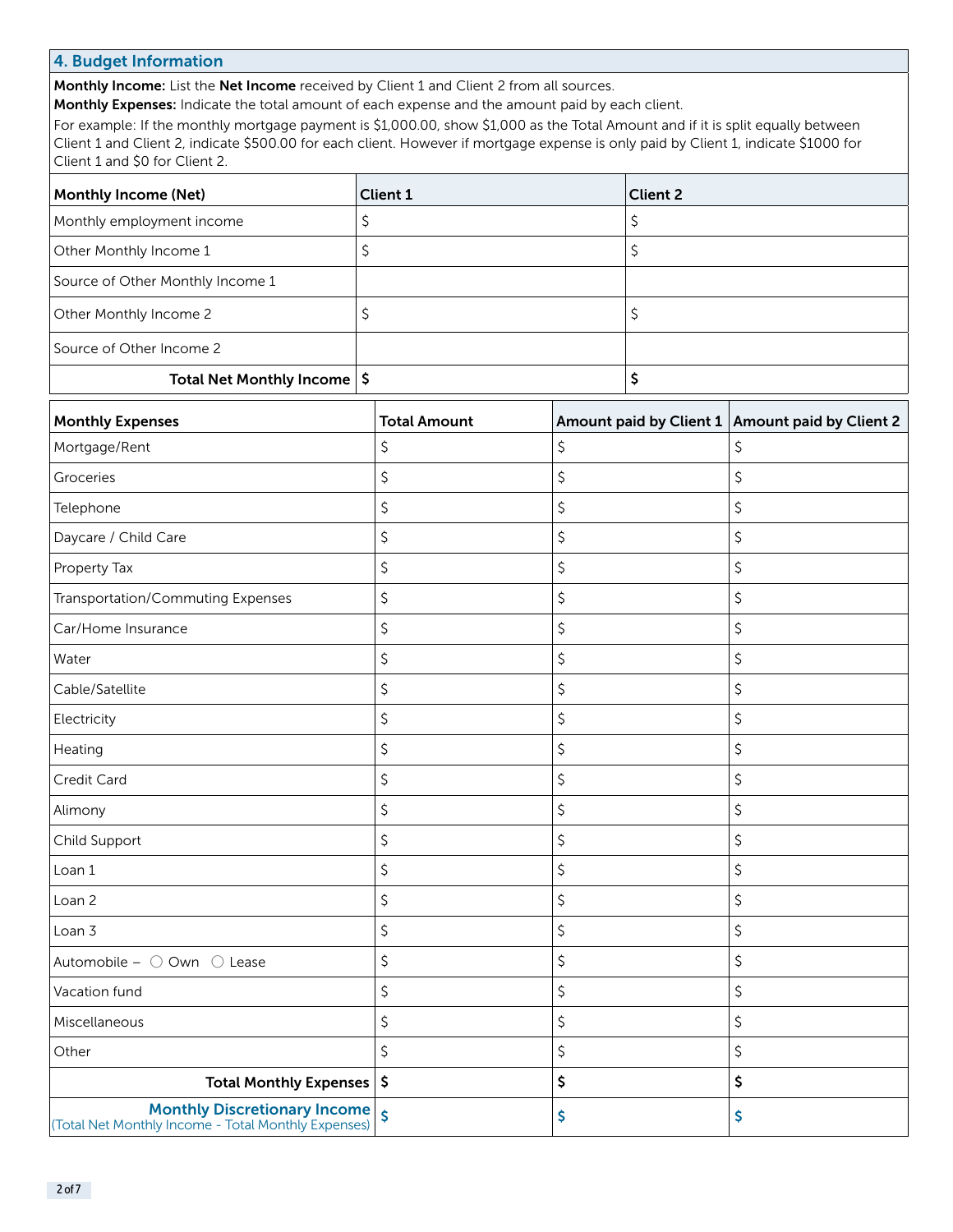| 4. Budget Information (cont'd)                                                                                                                                                                 |                                |                 |                                                       |                 |    |                                                      |  |
|------------------------------------------------------------------------------------------------------------------------------------------------------------------------------------------------|--------------------------------|-----------------|-------------------------------------------------------|-----------------|----|------------------------------------------------------|--|
| <b>Disposable Income</b>                                                                                                                                                                       |                                |                 |                                                       |                 |    |                                                      |  |
|                                                                                                                                                                                                |                                | <b>Client 1</b> |                                                       | <b>Client 2</b> |    |                                                      |  |
| <b>Monthly savings</b><br>List amount each client saves each month for future needs, eg. retirement, education, emergencies, debt repayment, vacations, etc.                                   |                                |                 |                                                       |                 |    |                                                      |  |
| Registered Retirement Savings Plan (RRSP)                                                                                                                                                      |                                |                 | \$                                                    |                 | \$ |                                                      |  |
| Education (E.g. RESP)                                                                                                                                                                          |                                |                 | \$                                                    |                 | \$ |                                                      |  |
| <b>Emergency Fund</b>                                                                                                                                                                          |                                |                 | \$                                                    |                 | \$ |                                                      |  |
| Debt Repayment (not including amounts indicated in Monthly Expenses)                                                                                                                           |                                |                 | \$                                                    |                 | \$ |                                                      |  |
| Other                                                                                                                                                                                          |                                |                 | \$                                                    |                 | \$ |                                                      |  |
|                                                                                                                                                                                                | Please specify:                |                 |                                                       |                 |    |                                                      |  |
|                                                                                                                                                                                                | <b>Total Monthly Savings</b>   |                 | \$ ا                                                  |                 | \$ |                                                      |  |
| (Monthly Discretionary Income - Total Monthly Savings)                                                                                                                                         | <b>Total Disposable Income</b> |                 |                                                       |                 | \$ |                                                      |  |
| 5. Balance Sheet - Client 1                                                                                                                                                                    |                                |                 |                                                       |                 |    |                                                      |  |
| List all assets and liabilities for Client 1 to determine net worth for Client 1. If all assets and liabilities are jointly held by Client 1 and<br>Client 2, complete one balance sheet only. |                                |                 |                                                       |                 |    |                                                      |  |
| Specify the currency/exchange rate                                                                                                                                                             |                                |                 | - Add any foreign assets or liabilities under "Other" |                 |    |                                                      |  |
| <b>ASSETS</b>                                                                                                                                                                                  |                                |                 | <b>LIABILITIES</b>                                    |                 |    |                                                      |  |
| <b>Fixed Assets</b>                                                                                                                                                                            | Value (Cdn. \$)                |                 | <b>Long Term Liabilities</b>                          | Value (Cdn. \$) |    | Do you want the<br>liability paid off if<br>you die? |  |
| Residence                                                                                                                                                                                      | \$                             |                 | <b>Residential Mortgage</b>                           | \$              |    | $\bigcirc$ yes $\bigcirc$ no                         |  |
| Automobile                                                                                                                                                                                     | \$                             |                 | 2nd Property Mortgage                                 | \$              |    | $\bigcirc$ yes $\bigcirc$ no                         |  |
| Vacation Property                                                                                                                                                                              | \$                             | Other           |                                                       | \$              |    | $\bigcirc$ yes<br>$\bigcirc$ no                      |  |
| Pension                                                                                                                                                                                        | \$                             | Other           |                                                       | \$              |    | $\bigcirc$ yes $\bigcirc$ no                         |  |
| Other                                                                                                                                                                                          | \$                             |                 | <b>Total Long Term Liabilities</b>                    | Ś               |    |                                                      |  |
| <b>Total Fixed Assets</b>                                                                                                                                                                      | \$                             |                 |                                                       |                 |    |                                                      |  |
| <b>Liquid Assets</b>                                                                                                                                                                           |                                |                 | <b>Short Term Liabilities</b>                         |                 |    |                                                      |  |
| Savings Accounts                                                                                                                                                                               | \$                             | Loan            |                                                       | \$              |    |                                                      |  |
| Registered Retirement Savings Plans (RRSP):                                                                                                                                                    | \$                             | Loan            |                                                       | \$              |    |                                                      |  |
| Guaranteed Investment Certificates (GIC):                                                                                                                                                      | \$                             | Loan            |                                                       | \$              |    |                                                      |  |
| <b>Mutual Funds</b>                                                                                                                                                                            | \$                             | Line of Credit  |                                                       | \$              |    |                                                      |  |
| <b>Stocks</b>                                                                                                                                                                                  | \$                             | Line of Credit  |                                                       | \$              |    |                                                      |  |
| Other                                                                                                                                                                                          | \$                             |                 | Line of Credit<br>\$                                  |                 |    |                                                      |  |
| <b>Total Liquid Assets</b>                                                                                                                                                                     | \$                             |                 | <b>Total Short Term Liabilities</b>                   | \$              |    |                                                      |  |
| <b>Income Generating Assets</b>                                                                                                                                                                |                                |                 | <b>Investment Liabilities</b>                         |                 |    |                                                      |  |
| \$<br>Rental Property                                                                                                                                                                          |                                |                 | \$<br>Rental Property Mortgage                        |                 |    |                                                      |  |
| \$<br>Registered Retirement Income Fund (RRIF)                                                                                                                                                 |                                |                 | <b>Other Liabilities</b>                              | \$              |    |                                                      |  |
| \$<br>Life Income Fund (LIF)                                                                                                                                                                   |                                |                 | <b>Other Liabilities</b>                              | \$              |    |                                                      |  |
| Other                                                                                                                                                                                          | \$                             |                 | Total Investment Liabilities \$                       |                 |    |                                                      |  |
| <b>Total Income Generating Assets</b>                                                                                                                                                          | \$                             |                 |                                                       |                 |    |                                                      |  |
| <b>Total Assets</b>                                                                                                                                                                            | \$                             |                 | <b>Total Liabilities</b>                              | \$              |    |                                                      |  |
| <b>NET WORTH</b> (Total Assets - Total Liabilities)                                                                                                                                            | \$                             |                 |                                                       |                 |    |                                                      |  |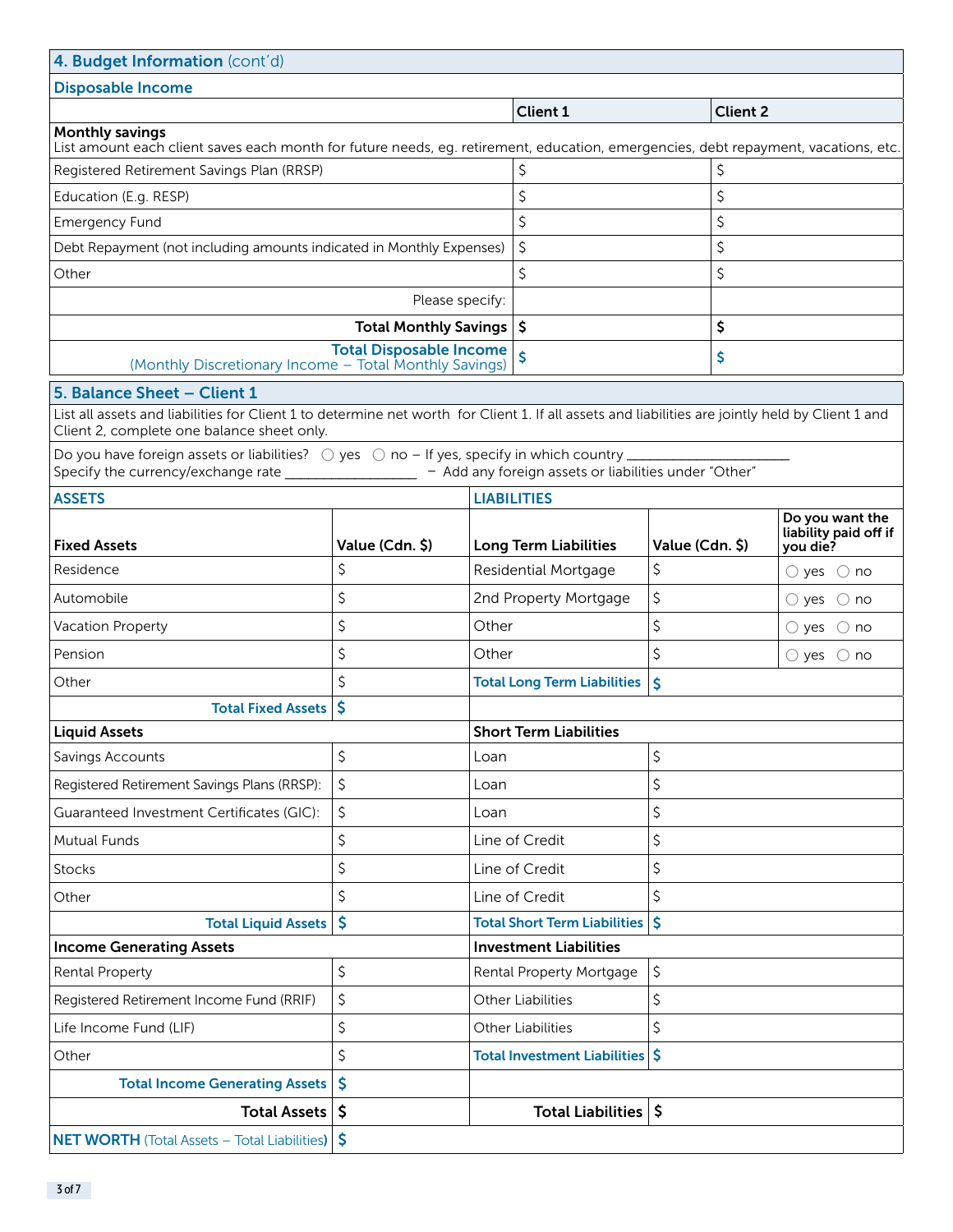|                                        | 5. Balance Sheet - Client 2                                                         |                                            |               |                               | List all assets and liabilities for Client 2 to determine net worth for Client 2. If all assets and liabilities are jointly held by Client 1 and                                                                                                |                                |                              |                                          |                      |
|----------------------------------------|-------------------------------------------------------------------------------------|--------------------------------------------|---------------|-------------------------------|-------------------------------------------------------------------------------------------------------------------------------------------------------------------------------------------------------------------------------------------------|--------------------------------|------------------------------|------------------------------------------|----------------------|
|                                        | Client 2, complete one balance sheet only.                                          |                                            |               |                               | Do you have foreign assets or liabilities? $\bigcirc$ yes $\bigcirc$ no - If yes, specify in which country _<br>Specify the currency/exchange rate ___________________ - Add any foreign assets or liabilities under "Other"                    |                                |                              |                                          |                      |
| <b>ASSETS</b>                          |                                                                                     |                                            |               |                               | <b>LIABILITIES</b>                                                                                                                                                                                                                              |                                |                              |                                          |                      |
| <b>Fixed Assets</b><br>Value (Cdn. \$) |                                                                                     |                                            |               | <b>Long Term Liabilities</b>  |                                                                                                                                                                                                                                                 | Value (Cdn. \$)                | you die?                     | Do you want the<br>liability paid off if |                      |
| \$<br>Residence                        |                                                                                     |                                            |               |                               | Residential Mortgage                                                                                                                                                                                                                            | \$                             |                              | $\bigcirc$ yes $\bigcirc$ no             |                      |
| Automobile                             |                                                                                     | \$                                         |               | 2nd Property Mortgage         | \$                                                                                                                                                                                                                                              |                                | $()$ yes                     | $\bigcirc$ no                            |                      |
| Vacation Property                      |                                                                                     | \$                                         |               | Other                         | \$                                                                                                                                                                                                                                              |                                | $\bigcirc$ yes $\bigcirc$ no |                                          |                      |
| Pension                                |                                                                                     |                                            | \$            |                               | Other                                                                                                                                                                                                                                           | \$                             |                              | $\bigcirc$ yes                           | $\bigcirc$ no        |
| Other                                  |                                                                                     | <b>Total Fixed Assets</b>                  | \$<br>\$      |                               | <b>Total Long Term Liabilities</b>                                                                                                                                                                                                              | Ś                              |                              |                                          |                      |
| <b>Liquid Assets</b>                   |                                                                                     |                                            |               |                               | <b>Short Term Liabilities</b>                                                                                                                                                                                                                   |                                |                              |                                          |                      |
| Savings Accounts                       |                                                                                     |                                            | \$            |                               | Loan                                                                                                                                                                                                                                            | \$                             |                              |                                          |                      |
|                                        | Registered Retirement Savings Plans (RRSP):                                         |                                            | \$            |                               | Loan                                                                                                                                                                                                                                            | \$                             |                              |                                          |                      |
|                                        | Guaranteed Investment Certificates (GIC):                                           |                                            | \$            |                               | Loan                                                                                                                                                                                                                                            | \$                             |                              |                                          |                      |
| <b>Mutual Funds</b>                    |                                                                                     |                                            | \$            |                               | Line of Credit                                                                                                                                                                                                                                  | \$                             |                              |                                          |                      |
| <b>Stocks</b>                          |                                                                                     |                                            | \$            |                               | Line of Credit                                                                                                                                                                                                                                  | \$                             |                              |                                          |                      |
| Other                                  |                                                                                     |                                            | \$            |                               | Line of Credit                                                                                                                                                                                                                                  | \$                             |                              |                                          |                      |
|                                        | <b>Total Liquid Assets</b>                                                          |                                            | \$            |                               | \$<br><b>Total Short Term Liabilities</b>                                                                                                                                                                                                       |                                |                              |                                          |                      |
| <b>Income Generating Assets</b>        |                                                                                     |                                            |               | <b>Investment Liabilities</b> |                                                                                                                                                                                                                                                 |                                |                              |                                          |                      |
| <b>Rental Property</b>                 |                                                                                     | \$                                         |               | Rental Property Mortgage      | \$                                                                                                                                                                                                                                              |                                |                              |                                          |                      |
|                                        | Registered Retirement Income Fund (RRIF)                                            |                                            | \$            |                               | <b>Other Liabilities</b>                                                                                                                                                                                                                        | \$                             |                              |                                          |                      |
|                                        | Life Income Fund (LIF)                                                              |                                            | \$            |                               | <b>Other Liabilities</b>                                                                                                                                                                                                                        | \$                             |                              |                                          |                      |
| Other                                  |                                                                                     |                                            | \$            |                               | Total Investment Liabilities \$                                                                                                                                                                                                                 |                                |                              |                                          |                      |
|                                        | <b>Total Income Generating Assets</b>                                               |                                            | \$            |                               |                                                                                                                                                                                                                                                 |                                |                              |                                          |                      |
|                                        |                                                                                     | <b>Total Assets</b>                        | \$            |                               |                                                                                                                                                                                                                                                 | <b>Total Liabilities</b><br>\$ |                              |                                          |                      |
|                                        | <b>NET WORTH</b> (Total Assets - Total Liabilities)                                 |                                            | \$            |                               |                                                                                                                                                                                                                                                 |                                |                              |                                          |                      |
|                                        | <b>6. Existing Life Insurance</b>                                                   |                                            |               |                               | Record the details of all Life Insurance currently on the life of Client 1 and Client 2, including any group life insurance coverage.<br>Indicate if a client intends to replace any existing coverage with the life insurance to be purchased. |                                |                              |                                          |                      |
|                                        | <b>Client 1 - Existing Life Insurance</b>                                           |                                            |               |                               |                                                                                                                                                                                                                                                 |                                |                              |                                          |                      |
|                                        |                                                                                     | Annual                                     |               | Coverage                      |                                                                                                                                                                                                                                                 |                                |                              |                                          | Replacing            |
| Policy #                               | Company                                                                             | premium<br>\$                              | Coverage type | amount<br>\$                  | Beneficiary                                                                                                                                                                                                                                     |                                | Revocable? Date of issue     | Cash value<br>\$                         | policy?              |
|                                        |                                                                                     | \$                                         |               | \$                            |                                                                                                                                                                                                                                                 |                                |                              | \$                                       |                      |
|                                        |                                                                                     | \$                                         |               | \$                            |                                                                                                                                                                                                                                                 |                                |                              | \$                                       |                      |
|                                        |                                                                                     | \$                                         |               | \$                            |                                                                                                                                                                                                                                                 |                                |                              | \$                                       |                      |
|                                        |                                                                                     | <b>Total Existing Life Insurance</b>       |               | Ś                             |                                                                                                                                                                                                                                                 |                                |                              |                                          |                      |
|                                        | (not including life insurance to be replaced)<br>Client 2 - Existing Life Insurance |                                            |               |                               |                                                                                                                                                                                                                                                 |                                |                              |                                          |                      |
| Policy #                               | Company                                                                             | Annual<br>premium                          | Coverage type | Coverage<br>amount            | Beneficiary                                                                                                                                                                                                                                     | Revocable?                     | Date of issue                | Cash value                               | Replacing<br>policy? |
|                                        |                                                                                     | \$                                         |               | \$                            |                                                                                                                                                                                                                                                 |                                |                              | \$                                       |                      |
|                                        |                                                                                     | \$                                         |               | \$                            |                                                                                                                                                                                                                                                 |                                |                              | \$                                       |                      |
|                                        |                                                                                     | \$                                         |               | \$                            |                                                                                                                                                                                                                                                 |                                |                              | \$                                       |                      |
|                                        |                                                                                     | \$<br><b>Total Existing Life Insurance</b> |               | \$                            |                                                                                                                                                                                                                                                 |                                |                              | \$                                       |                      |
|                                        | (not including life insurance to be replaced)                                       |                                            |               | $\overline{\mathsf{s}}$       |                                                                                                                                                                                                                                                 |                                |                              |                                          |                      |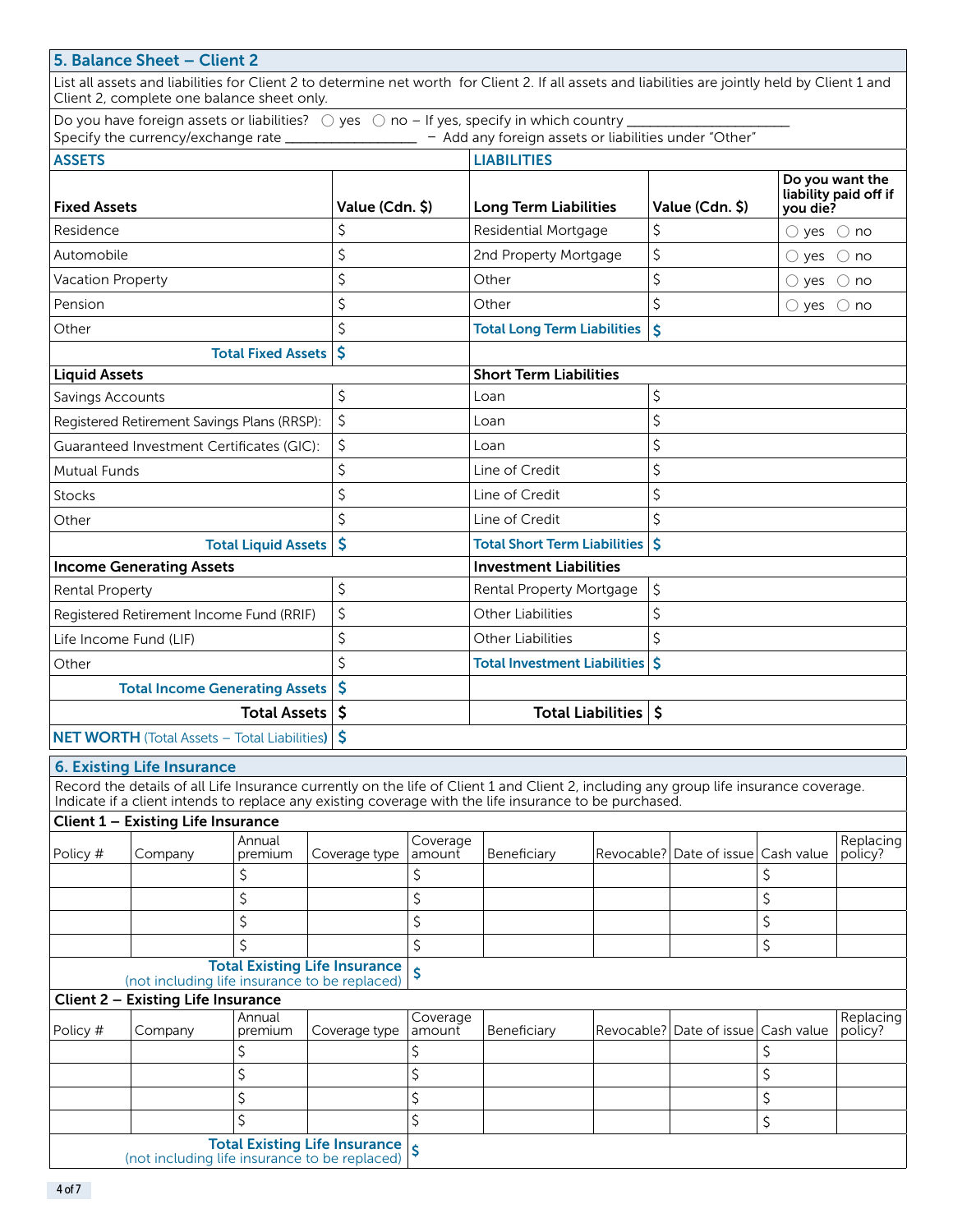### 7a. Current Life Insurance Needs

Immediate Insurance Needs - List the amounts required to pay all final expenses, to pay off debts and to create funds in the event Client 1 or Client 2 dies. If assumptions have been made, indicate what they are below.

| <b>Assumptions:</b>                         |                  |                  |
|---------------------------------------------|------------------|------------------|
| <b>Final Expenses</b>                       | If Client 1 dies | If Client 2 dies |
| Funeral and related expenses                | \$               | \$               |
| Estate Income Tax                           | \$               | \$               |
| Lawyers/Accountant/Executor Fees            | \$               | \$               |
| Medical/ Hospital Bills                     | \$               | \$               |
| <b>Provincial Taxes</b>                     | \$               | \$               |
| <b>Court Costs</b>                          | \$               |                  |
| Probate Fees                                | \$               | \$               |
| Other                                       | \$               | \$               |
| Please specify:                             |                  |                  |
| Total Final Expenses $ \boldsymbol{\xi} $   |                  | \$               |
| Debts to be paid                            | If Client 1 dies | If Client 2 dies |
| Residential mortgage                        | \$               | \$               |
| Total credit cards                          | \$               | \$               |
| Loans                                       | \$               | \$               |
| Foreign liabilities                         | \$               | \$               |
| <b>Business taxes</b>                       | \$               | \$               |
| Other                                       | \$               | \$               |
| Please Specify:                             |                  |                  |
| Total Debts to be Paid $ \boldsymbol{\xi} $ |                  | \$               |

# Funds:

Emergency Fund: List the amount required to create a fund for client's family to use to pay for unforeseen expenditures.

Annual Rental Fund: If client's family will rent their home after client dies, calculate the amount required to create a fund to pay their rent for a specified adjustment period.

Educations/Vocational fund: List the amount required to create a fund to cover the cost of post-secondary education for dependent children or to allow the surviving spouse to go back to school or change jobs.

|                                                                                       | If Client 1 dies | If Client 2 dies |
|---------------------------------------------------------------------------------------|------------------|------------------|
| Emergency fund                                                                        |                  |                  |
| Annual rental fund                                                                    |                  |                  |
| Educational/vocational fund                                                           |                  |                  |
| Total Fund $\vert_{\mathsf{c}}$<br>(Emergency + Rental + Education funds)             |                  |                  |
| TOTAL IMMEDIATE NEEDS<br>(Total Final Expenses + Total Debts to be Paid + Total Fund) |                  |                  |
| <b>Cash Available</b>                                                                 |                  |                  |
| Total Existing life insurance                                                         |                  |                  |
| Total liquid assets                                                                   |                  |                  |
| Total Cash Available  <br>(Total existing life insurance + Total liquid assets)       |                  |                  |
| <b>NET IMMEDIATE NEEDS</b><br>(Total Immediate Needs minus Total Cash Available)      |                  |                  |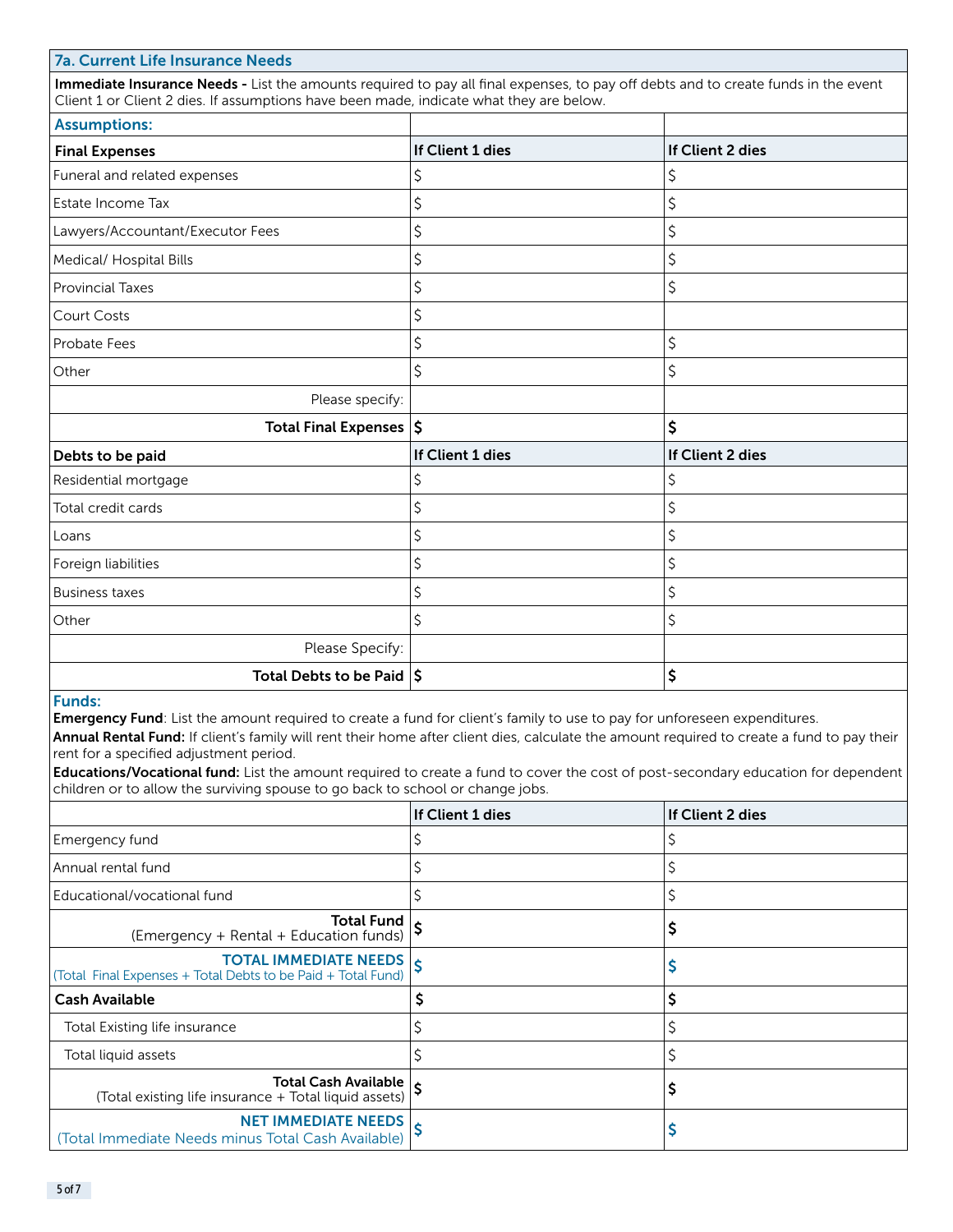#### 7b. Income Replacement Needs

Using the table below, determine the approximate Annual Gross Income required for the family to "remain in their own world" after the death of Client 1 or Client 2. This will establish an approximate annual income goal for the family.

#### Income objective:

Based on a study by a group of economists, the following are typical income objectives in order to permit a family to "remain in their own world" after the death of a wage earner. Assumption is the mortgage on the residence is paid, or a rent fund is established; educational expenses provided for separately.

| <b>Annual Gross Income</b>                                                                                     | <b>Percentage of Gross Income Required</b> |                  |  |  |
|----------------------------------------------------------------------------------------------------------------|--------------------------------------------|------------------|--|--|
| Up to \$44,000                                                                                                 | 70%                                        |                  |  |  |
| \$44,001 to \$49,000                                                                                           | 66%                                        |                  |  |  |
| \$49,001 to \$54,000                                                                                           | 63%                                        |                  |  |  |
| \$54,001 to \$60,000                                                                                           | 60%                                        |                  |  |  |
| \$60,001 and Over                                                                                              | 57%                                        |                  |  |  |
| Two Income Families (at all income levels)                                                                     | 70%                                        |                  |  |  |
|                                                                                                                | <b>Client 1</b>                            | <b>Client 2</b>  |  |  |
| Current annual gross income                                                                                    | \$                                         | \$               |  |  |
| Percentage of gross income required if Client 1 or Client 2 dies<br>(refer to chart above)                     | $\%$                                       | $\%$             |  |  |
| Annual Income needed<br>(current annual gross income x % of gross income required objective)                   | \$                                         | \$               |  |  |
| Less income available to client's family                                                                       | If Client 1 dies                           | If Client 2 dies |  |  |
| Gross Annual amount of Government pensions available to survivor                                               | \$                                         | \$               |  |  |
| Gross Annual Income from employment (survivor)                                                                 | \$                                         | \$               |  |  |
| Gross Annual Income from other sources available to survivor                                                   | \$                                         | \$               |  |  |
| <b>TOTAL ANNUAL GROSS INCOME SHORTAGE/SURPLUS</b>                                                              | \$                                         | \$               |  |  |
|                                                                                                                | Client 1                                   | <b>Client 2</b>  |  |  |
| Number of years to provide annual gross income shortage                                                        | years                                      | years            |  |  |
| Amount of capital required to provide income<br>(annual gross income shortage x number of years to provide it) | \$<br>yrs<br>x                             | \$<br>yrs<br>x   |  |  |
| <b>Equals Total Capital required for Income Replacement Needs</b>                                              | \$                                         | Ş                |  |  |
| Plus Net immediate needs   \$                                                                                  |                                            | \$               |  |  |
| <b>Equals CURRENT LIFE INSURANCE NEEDS \$</b>                                                                  |                                            | \$               |  |  |
| <b>Other Long Term Planning Needs</b>                                                                          |                                            |                  |  |  |
| The following are not covered by this Worksheet and may require additional planning.                           |                                            |                  |  |  |
| Have you planned for Long Term Care?<br>$\bigcirc$ no<br>$\bigcirc$ yes                                        |                                            |                  |  |  |
| Have you planned in case of Disability?<br>$\bigcirc$ yes<br>$\bigcirc$ no                                     |                                            |                  |  |  |
| Have you planned in case of Critical Illness?<br>$\bigcirc$ yes<br>$\bigcirc$ no                               |                                            |                  |  |  |
| Do you need to plan for business coverage?<br>$\bigcirc$ yes<br>$\bigcirc$ no                                  |                                            |                  |  |  |

#### **Signatures**

Do you need investment planning?  $\bigcirc$  yes  $\bigcirc$  no

By signing below, I confirm that I have reviewed the information provided above and it is accurate and complete as of the date indicated below.

| Signature of client 1           | Print name of client 1 | Date (dd/mmm/yy) |
|---------------------------------|------------------------|------------------|
| Signature of client 2           | Print name of client 2 | Date (dd/mmm/yy) |
| Signature of advisor as witness |                        | Date (dd/mmm/yy) |
|                                 |                        |                  |